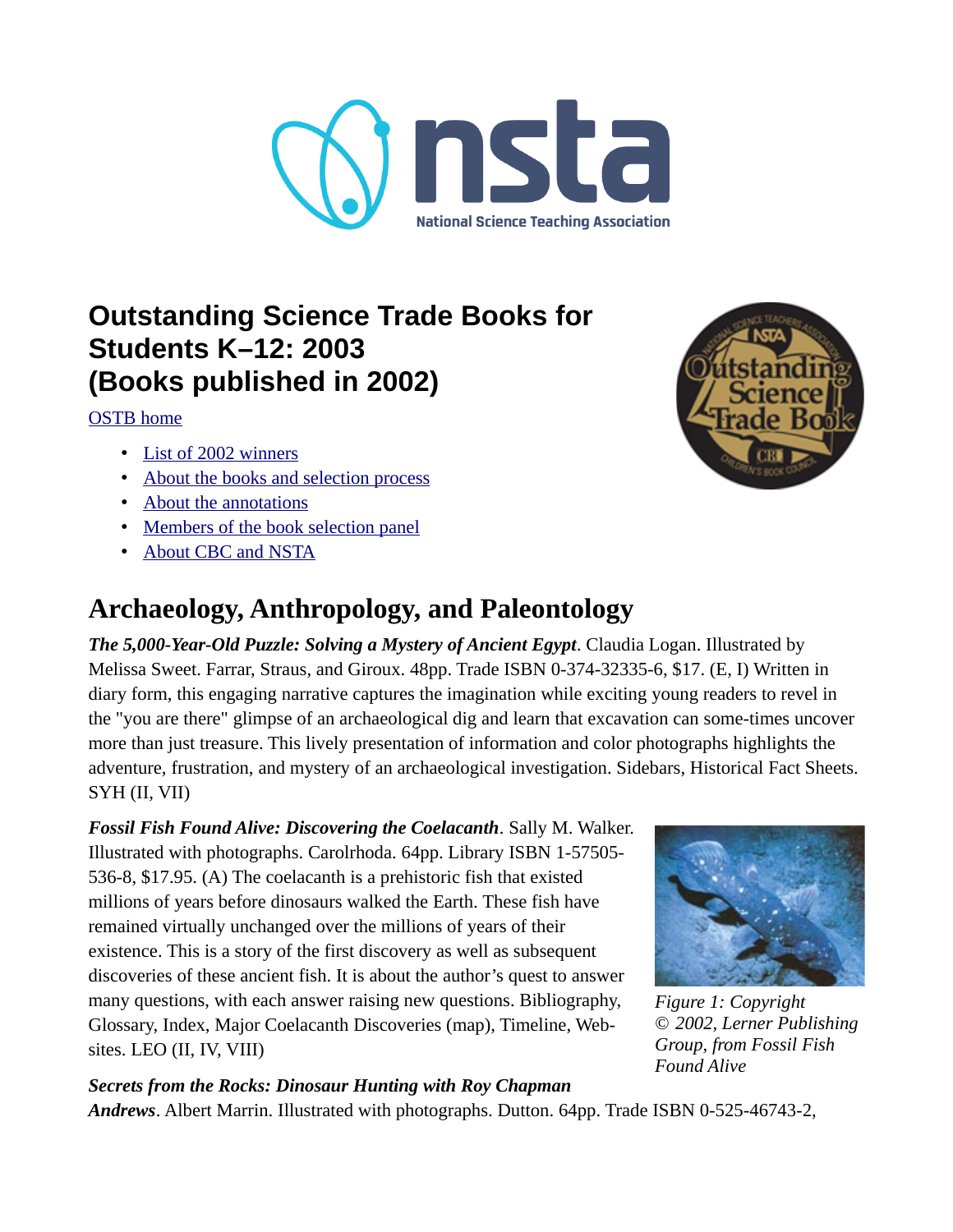\$18.99. Paper ed. (F). (I, A) This eye-opening portrayal is an adventure in reading, offering thoughtprovoking insight into the constant shifting nature of scientific discovery. Presenting a colorful portrait of what it means to be an explorer, this well-written book details a team's discoveries of dinosaur eggs and more, changing the way we think about the great age of dinosaurs. Photo Chart, Websites, Some Other Books to Read. SYH (II, VIII)

*SuperCroc and the Origin of Crocodiles*. Christopher Sloan. Illustrated by Paul Martín and with photographs. National Geographic Society. 64pp. Trade ISBN 0-7922-6691-9, \$18.95. Paper ed. (F). (A) And you thought dinosaurs ruled. In this book students will learn about the origin of crocodiles, some of which were almost as large as *Tyrannosaurus rex*! Most books about the Mesozoic era (and paleontology in general) focus on dinosaurs, but in this book, crocodyliforms rule. With incredible illustrations and photographs, accompanied by very descriptive text, this book brings ancient crocodiles to life and compares them to today's crocodiles. Introduction, Glossary, Index. DW (VIII, V, II)

# **Biography**

*Copernicus: Founder of Modern Astronomy*. Catherine M. Andronik. Illustrated with photographs. Enslow. 112pp. Library ISBN 0-7660-1755-9, \$20.95. (I) The idea of a moving Earth did not begin to gain serious recognition until the work of Copernicus in the fifteenth century. This book not only reviews the wonderful contributions to astronomy made by Copernicus, but also offers an exciting glimpse into his life that is so often missing from other biographies. Bibliography, Glossary, Index, Internet Resources, Chronology, Chapter Notes. TMC (VIII, V)

*To Fly: The Story of the Wright Brothers*. Wendie Old. Illustrated by Robert Andrew Parker. Clarion. 48pp. Trade ISBN 0-618-13347-X, \$16. (E) From kite building and gliders to airplanes, the reader is introduced to the Wright brothers as they attempt to solve the problem of manned flight. Far from an ordinary biography, this book gives the reader insight into the inquiry strategies modeled by the Wright brothers. Colorful illustrations help the reader visualize the various stages in the process. The epilogue reinforces the fact that inventions are often the result of the collaborative efforts of several individuals. Notes, Further Reading, Timeline, Index. CBR (VII, VIII, II)

*Dr. Jenner and the Speckled Monster: The Search for the Smallpox Vaccine*. Albert Marrin. Illustrated with photographs. Dutton. 96pp. Trade ISBN 0-525-46922-2, \$17.99. Paper ed. (F). (E, I) The history of the deadly smallpox disease from earliest times to Jenner's incredible breakthrough vaccine will fascinate the reader. The origin of the disease and history of how it was eradicated is amazing. Ad-dressing its weapon potential and who stockpiles the virus creates a modern connection. Books to Read, Websites, Index. VDW (II, VIII)

*Inventing the Future: A Photobiography of Thomas Alva Edison*. Marfé Ferguson Delano. Illustrated with photographs. National Geographic Society. 64pp. Trade ISBN 0-7922-6721-4, \$18.95. (I, A) The author provides us with details of Edison the man as well as Edison the inventor. Wonderful historic photographs complement well-written text. A wonderful presentation of the life and work of America's premier inventor. Chronology, Book and Internet Resources, Index. TMC (VI, VII)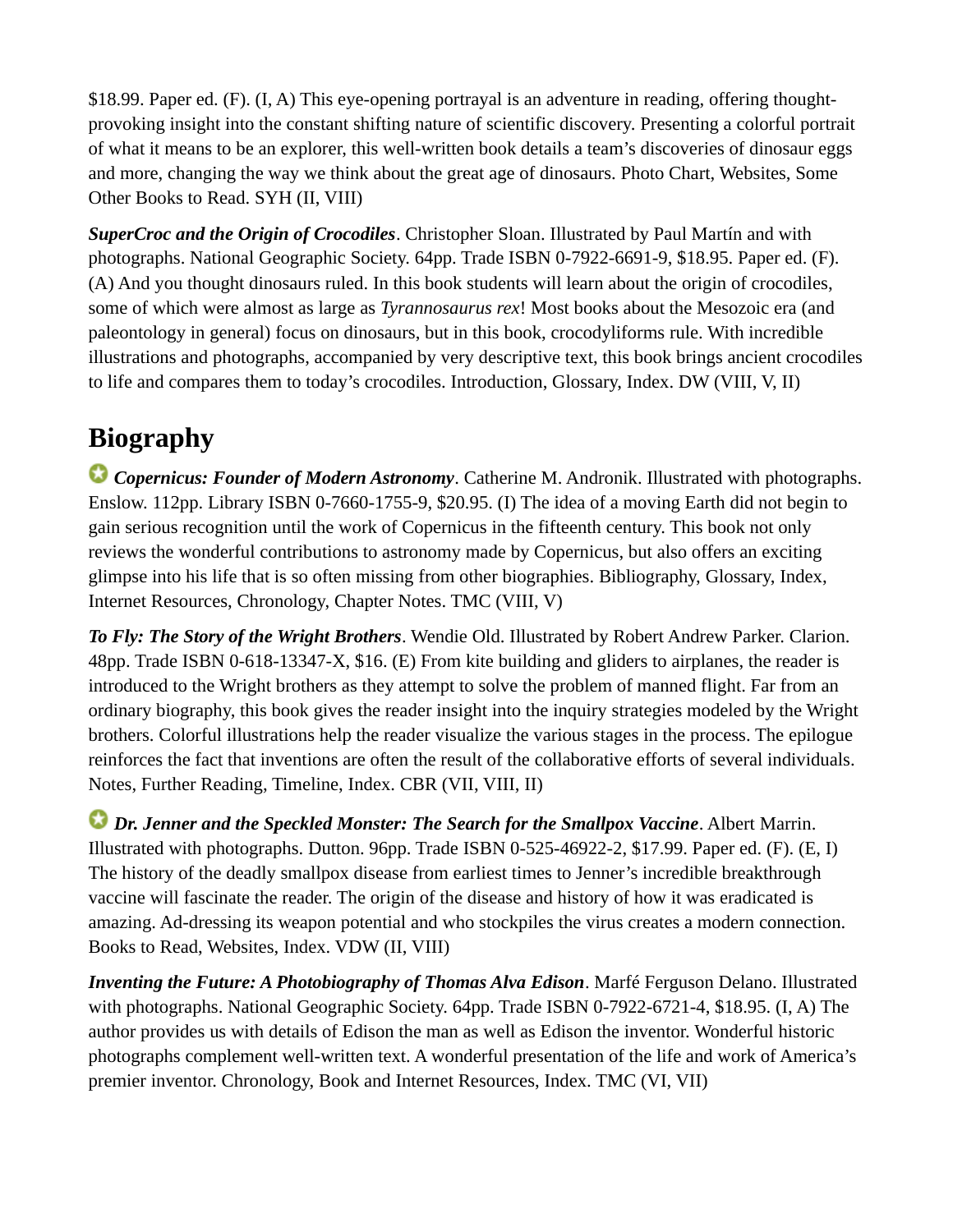## **Environment and Ecology**

*Animals on the Trail with Lewis and Clark.* Dorothy Hinshaw Patent. Illustrated with photographs by William Muñoz. Clarion. 128pp. Trade ISBN 0-618-91415-9, \$18. (A) A fascinating account of the expedition of Lewis and Clark, who observed, documented, and collected specimens of many unknown species during their travels. Several species were named after the explorers. The specimens they collected and their documentation would prove useful to scientists for many years to come. Author's Note, Bibliography, Chronology of Animal Discoveries New to Science, Map of Journey. LEO (VIII, IV, II)

*Butterfly Count*. Sneed B. Collard III. Illustrated by Paul Kratter. Holiday House. 32pp. Trade ISBN 0-8234-1607-0, \$16.95. Paper ed. (F). (E) An annual butterfly census takes on special meaning as young Amy looks for



*Figure 2: Clarion Books, from Animals on the Trail with Lewis and Clark*

a regal fritillary, the butterfly that encouraged great-great-grandmother Nora Belle to donate farmland to a prairie restoration project. Naturalistic watercolor illustrations and field notes add importance to this engaging story. Mini-Field Guide, Fourth of July Butterfly Count Information. VDW (IV, I)

*Encantado: Pink Dolphin of the Amazon*. Sy Montgomery. Illustrated with photographs by Dianne Taylor-Snow. Houghton Mifflin. 73pp. Trade ISBN 0-618-13103-5, \$18. (I, A) The world of freshwater dolphins is under-appreciated by most humans. This engaging work captures in detail the important role this mammal plays in its environment. The book is unique in exploring how humans and dolphins affect each other and in shedding light on how biologists do their work. Index, Supplemental Resources. MJL (IV, VII, VIII)

*Life in a Grassland* (Ecosystems in Action series). Dorothy Hinshaw Patent. Illustrated with photographs by William Muñoz. Lerner. 72pp. Library ISBN 0-8225-2139-3, \$26.60. (I) This book describes features of grasslands, including location, variety of grasses, climate, soil characteristics, and animal life. The impact of people on a prairie ecosystem is also discussed. The readable text is enhanced by colorful photographs and text boxes. This book on grasslands, a less familiar ecosystem to many people, will be an excellent addition to a classroom collection. Glossary, Websites, Activities, Further Readings, Index. CBR (IV, VII)

*Wild Man Island.* Will Hobbs. HarperCollins. 192pp. Trade ISBN 0-688-17473-6, \$15.95; Library ISBN 0-06-029810-3, \$15.89. Paper ed. (F). (A) A story about a boy's struggle with himself and nature. While on a kayaking trip, a boy becomes separated from the group by a storm off the coast of Alaska. He manages to reach a wilderness island, barefoot and without provisions. When he thinks he won't be found, he sets out walking to find help. His adventures lead him to an anthropological find of a lifetime. Author's Note. LEO (I, VII)

# **Life Science**

*Butterflies in the Garde*n. Written and illustrated by Carol Lerner. HarperCollins. 32pp. Trade ISBN 0- 688-17478-7, \$16.95; Library ISBN 0-688-17479-5, \$16.89. (P) "Butterflies, butterflies everywhere why not plant a garden for them to enjoy?" This book describes various kinds of butterflies, what they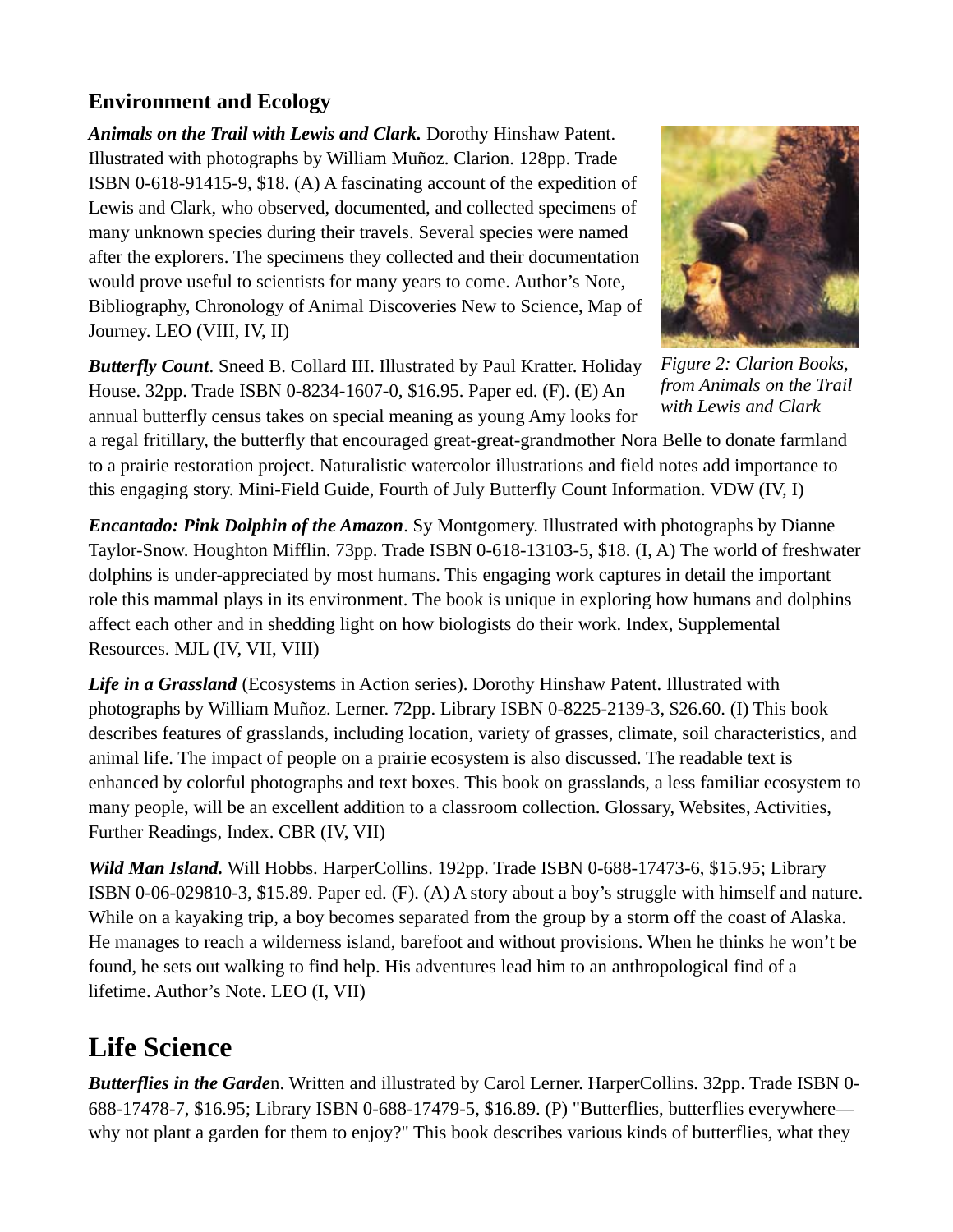eat, and how they grow from caterpillars to adult fliers. It also vividly depicts flowers that attract butterflies and plants on which butterflies leave their eggs. Butterfly Key. ASM (IV, II)

*Birds Build Nests*. Yvonne Winer. Illustrated by Tony Oliver. Charles-bridge. 32pp. Trade ISBN 1- 57091-500-8, \$16.95; Paperback ISBN 1-57091-501-6, \$6.95. (P) Beautiful full-page illustrations reveal the varied habitats in which different bird species build their unique nests. The rhyming prose will engage the young reader in observing and understanding those differences in nest building. Nest Identification Guide, References, Internet Resources. LNS (IV)

## *Field Trips: Bug Hunting, Animal Tracking, Bird-Watching, Shore Walking with Jim Arnosky*.

Written and illustrated by Jim Arnosky. HarperCollins. 96pp. Trade ISBN 0-688-15172-8, \$15.95; Library ISBN 0-688-15173-6, \$15.89. (I) Jim Arnosky opens our eyes to the natural world on field trips through a variety of habitats. Ideas and how-to tips include where to go, what to look for, equipment to take, and how to document what you discover. Appealing sketches illustrate the habitats and serve as excellent models of a naturalist's journal pages. Index. TH (II, IV, VIII)

*Dolphins*. Sylvia M. James. Illustrated with photographs. Mondo. 24pp. Paperback ISBN 1-59034-010- 8, \$6.00. (E) Incredible photographs by talented cetacean photographer specialists such as Michael S. Nolan and Todd Pusser will be appreciated by both students and teachers. Photographs of over 16 species of dolphins and an easy-to-understand explanation of what a dolphin is make this book a wonderful introduction for younger students to an often misunderstood group of mammals. DW (IV)

*From Egg to Butterfly*. Shannon Zemlicka. Illustrated with photographs. Lerner. 24pp. Library ISBN 0-8225-0713-7, \$18.60. (E) From a recently hatched caterpillar's first meal (its egg), to the formation of the pupae within a jeweled chrysalis, culminating in the metamorphosis of an adult butterfly, readers will be transfixed by the incredibly crisp and clear photographs accompanying the text. This up-close and intimate look at the life stages of a monarch butterfly will be an asset to any young entomologist's library. DW (IV, I)

*Giant Pandas*. Written and illustrated by Gail Gibbons. Holiday House. 32pp. Trade ISBN 0-8234- 1761-1, \$16.95. Paper ed. (F). (P, E) This fascinating book provides factual information about giant pandas. It is an introduction to the physical characteristics, behavior, life cycle, and habitat of these endangered animals. Colorful illustrations accompany the text. ASM (IV, II)

*Growing Up Wild: Penguins*. Sandra Markle. Illustrated with photographs. Atheneum. 32pp. Trade ISBN 0-689-81887-4, \$16. (P, E) This informative photo essay of the life cycle of Adelie penguins is sure to captivate curious young readers. Stunning color photographs and clear, accessible text flow in this special view of Adelie penguin chicks as they hatch and grow. A truly great invitation to learning. Author's Note, Glossary, Index. SYH (II, IV)

*Human Body Revealed*. Sue Davidson and Ben Morgan. Illustrated with prints and photographs. DK Publishing. 38pp. Trade ISBN 0-7894-8882-5. \$12.99. (I) Visual representations of the body are nothing new. This volume is unique in the spectacular quality and quantity of images displayed. The use of transparent templates allows the reader to "peel away" layers, revealing the interactions among bodily systems. Micrographs supplement the macroscopic descriptions to yield added dimension. Index. MJL (IV)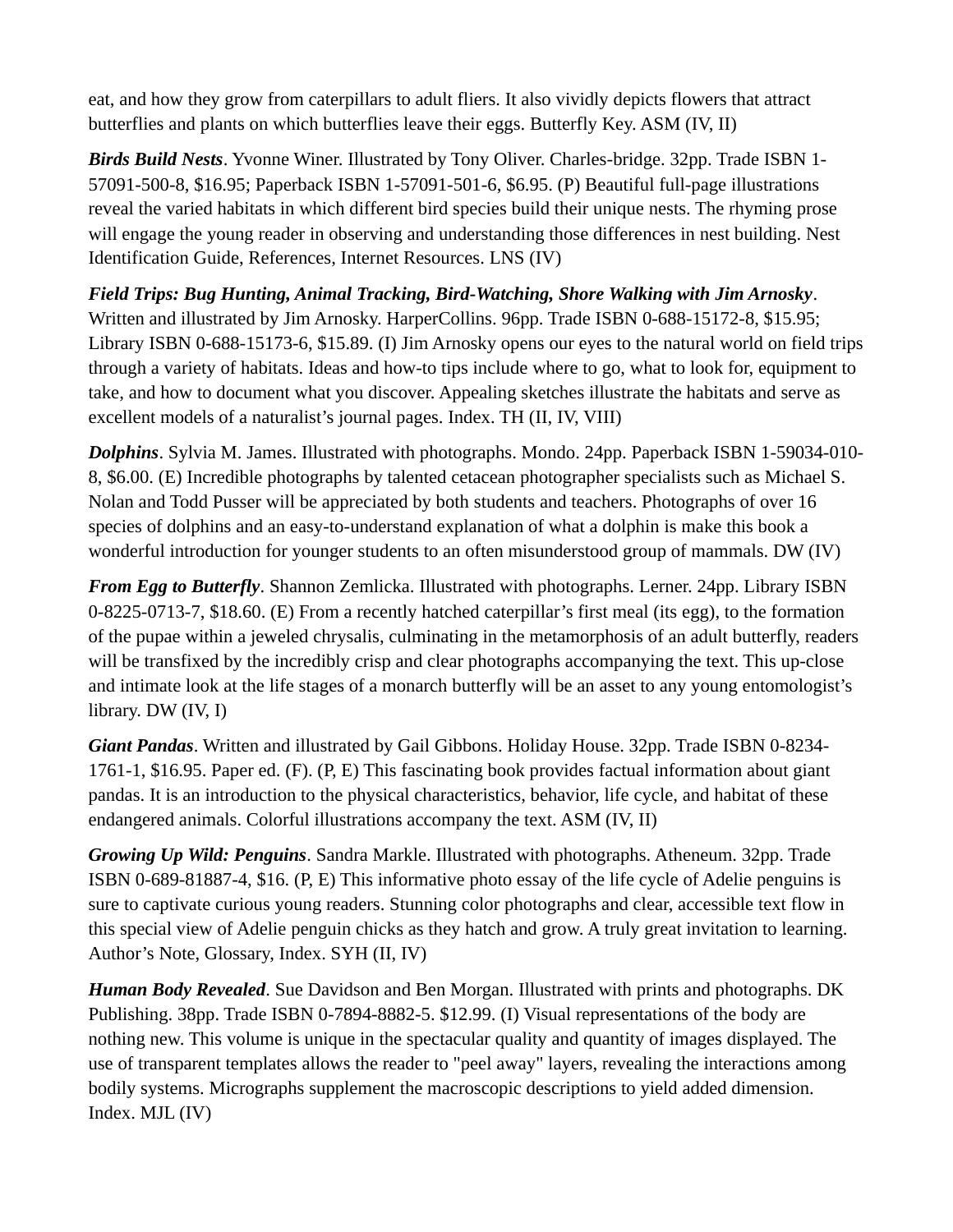*Honeybees*. Deborah Heligman. Illustrated by Carla Golembe. National Geographic Society. 32pp. Trade ISBN 0-7922-6678-1, \$16.95. (P, E) Captivating illustrations enhance this informative book about the life cycle, social organization, physical characteristics, and adaptations of the honeybee. The book's content is relevant to early elementary students (grades three or four) as well as the primary grades. A fun activity simulating honeybee communications is included at the end. Author's Note. LNS (IV)

*Ladybugs: Red, Fiery, and Bright*. Written and illustrated by Mia Posada. Carolrhoda. 32pp. Library ISBN 0-87614-334-6, \$15.95. (P) A colorful description of the ladybug's life cycle, depicted in beautiful illustrations and expressed in poetic verse. Additional information provides insight into the many variations among ladybugs—types, sizes, predator/prey concept, and their habits. Author's Note. ASM (IV, II)

*Once I Knew a Spider*. Jennifer Owings Dewey. Illustrated by Jean Cassels. Walker. 32pp. Trade ISBN 0-8027-8700-2, \$16.95; Library ISBN 0-8027-8701-0, \$17.85. (E) In midsummer, a mother-to-be begins observing an orb spider. In this true story, the author shares her observations of this remarkable survivor that lives through the winter. She details how the orb spider builds her web and egg sac and secures food. The author's notes provide additional information about the characteristics of the orb spider. Author's Notes. GJB (IV, II)

*Paisano, the Roadrunner*. Jennifer Owings Dewey. Illustrated with photographs by Wyman Meinzer. Millbrook. 48pp. Library ISBN 0-7613-1250-1, \$23.90. (E) Through the delightful true tale of a family of roadrunners nesting in the author's orchard—enhanced by photographs of the birds—we learn about the significant behaviors (mating, rearing of offspring, hunting, etc.) and characteristics (physical and social) of this unique bird species. Useful Facts, Index. LNS (IV)

**Penguin Chick** (Let's-Read-and-Find-Out Science series). Betty Tatham. Illustrated by Helen K. Davie. HarperCollins. 40pp. Trade ISBN 0-06-028594-X, \$15.95. Library ISBN 0-06-028595-8, \$15.89; Paperback ISBN 0-06-445206-9, HarperTrophy, \$4.95. (P) Antarctic light radiates through this delightfully illustrated account of a penguin chick's life. From nesting and egg laying to adulthood, where the cycle begins again, the author explores the life of a penguin chick in a harsh environment. A "More About Penguins" section at the back of the book describes different penguin species and suggests activities for the reader. TH (IV)

*Phineas Gage: A Gruesome but True Story about Brain Science*. John Fleischman. Illustrated with photographs. Houghton Mifflin. 96pp. Trade ISBN 0-618-05252-6, \$16. (I, A) Once in a while an amazing accident occurs that leads to breakthroughs in scientific understanding. The bizarre tale documented in this book demonstrates how neuroscientists advanced our knowledge of the brain. With gripping narrative and effective visuals, the reader is taken on a journey into the workings of the mind. Glossary, Index, Web Resources. MJL (VIII, IV, I)

**Pond.** Written and illustrated by Gordon Morrison. Houghton Mifflin. 32pp. Trade ISBN 0-618-10271-X, \$16. (E) Changes and activities that occur over days and weeks throughout the seasons in, on, and around a pond are described. Through the narrative and illustrations the reader observes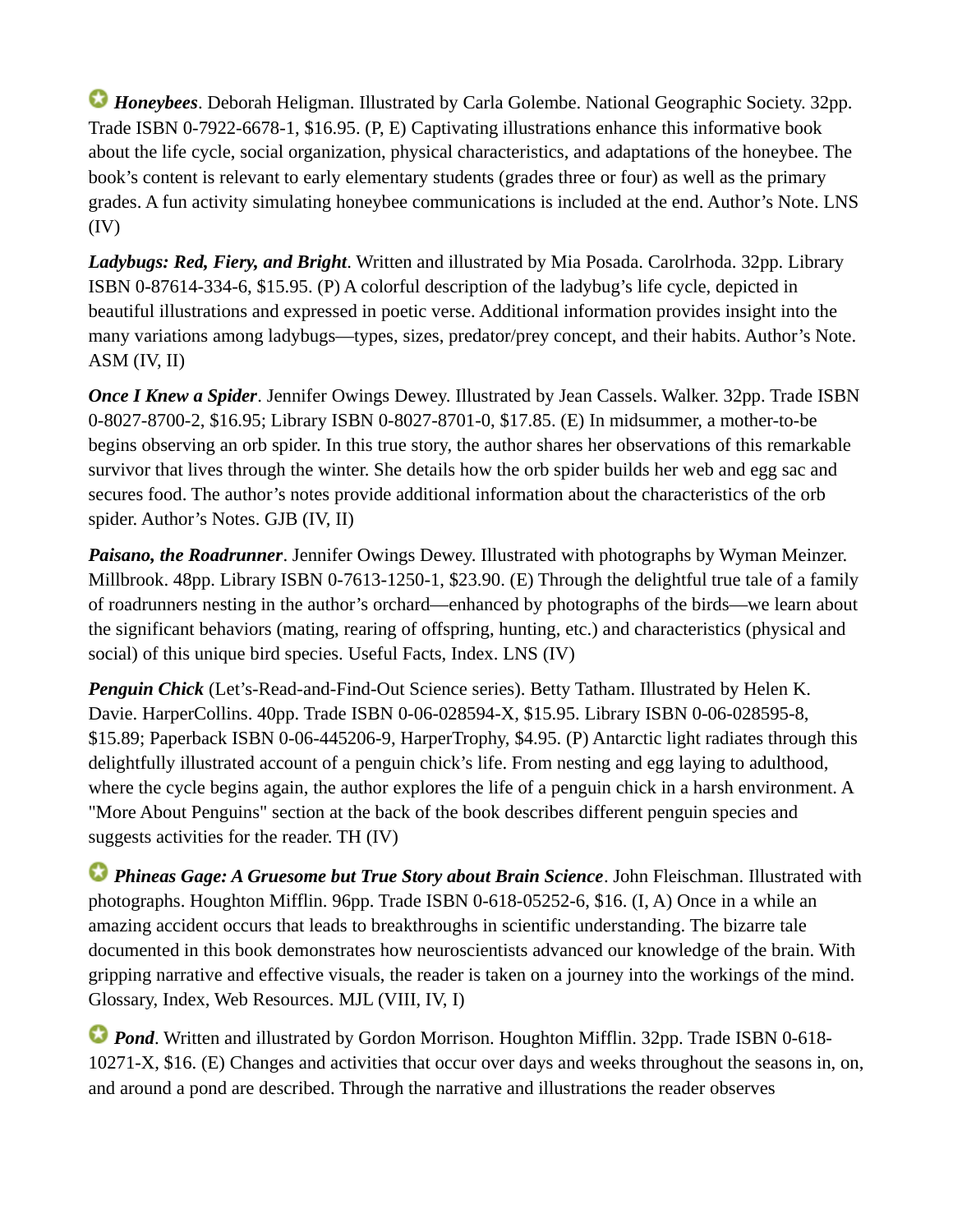interactions of thriving plants and animals. Insets provide additional details about these plants and animals, the seasons, and how a pond is formed. GJB (IV, V, I)

*Raptor! A Kid's Guide to Birds of Prey*. Christyna M. Laubach and René Laubach and Charles W. G. Smith. Storey Kids. 128pp. Trade ISBN 1-58017-475-2, \$21.95; Paperback ISBN 1-58017-445-0, \$14.95. (I) Can't tell an accipiter from a buteo? A hawk from a falcon? Every science teacher interested in teaching about birds of prey should have this book in his or her classroom. In addition to the great photographs, maps, charts, and scientific information, *Raptor!* gives the reader a sense of responsibility for the continuation of this magnificent group of predators that soars above the rest. Author's Note, Glossary, Index. DW (IV, VII)

*They Call Me Woolly: What Animal Names Can Tell Us.* Written and illustrated by Keith DuQuette. G.P. Putnam's Sons. 32pp. Trade ISBN 0-399-23445-4, \$15.99; Paper ed. (F). (E) An animal's name can tell you where the animal is from, what the animal eats, what the animal looks like, or even what it sounds like! The author not only uses understandable language but also has beautifully illustrated this book to show us how many animals embody the evocative names given to them. Animal Facts. TMC (IV)

*Water Hole Waiting*. Jane Kurtz and Christopher Kurtz. Illustrations by Lee Christiansen. Greenwillow. 32pp. Trade ISBN 0-06-029850-2, \$15.95; Library ISBN 0-06-029851-0, \$15.89. (P) Dramatic illustrations and sensory-rich language enhance the suspense and awe encountered as animals living on the African savanna visit a water hole. To the observer, different groups of animals appear to "take turns" at the water hole. Text stimulates discussion on animal behavior. Author's Note. BBB (II, IV)

# **Physical Science**

*What Does a Wheel Do?* Jim Pipe. Illustrated by Jo Moore. Copper Beech Books/Millbrook. 24pp. Library ISBN 0-7613-2722-3, \$21.90; Paperback ISBN 0-7613-1837-2, \$6.95. (P) A series of questions

are posed about how and why things move. Questions are answered by simple investigations of shapes, surfaces, and slopes using ordinary materials. Investigations are extended in the "Solve the Puzzle" question that follows each explanation of "Why It Works." Colorful illustrations clearly depict steps and materials. Index, Puzzle Answers. GJB (III, II, I)

# **Science-Related Careers**

*The Bug Scientists* (Scientists in the Field series). Donna M. Jackson. Illustrated with photographs. Houghton Mifflin. 48pp. Trade ISBN 0-618-10868-8, \$16. (E, I) A lively portrayal of five entomologists whose research ranges from monarch butterfly migration and the use of insects in criminal investigations to insects in Hollywood productions and farmer ants. Bibliography with Websites, Glossary, Index, Amazing Facts. BBB (IV, II, VII)

*Looking for Life in the Universe* (Scientists in the Field series). Ellen Jackson. Illustrated with photographs by Nic Bishop. Houghton Mifflin. 80pp.



*Figure 3: The Bug Scientists, Copyright © 2002, written by Donna Jackson, Houghton Mifflin Co.*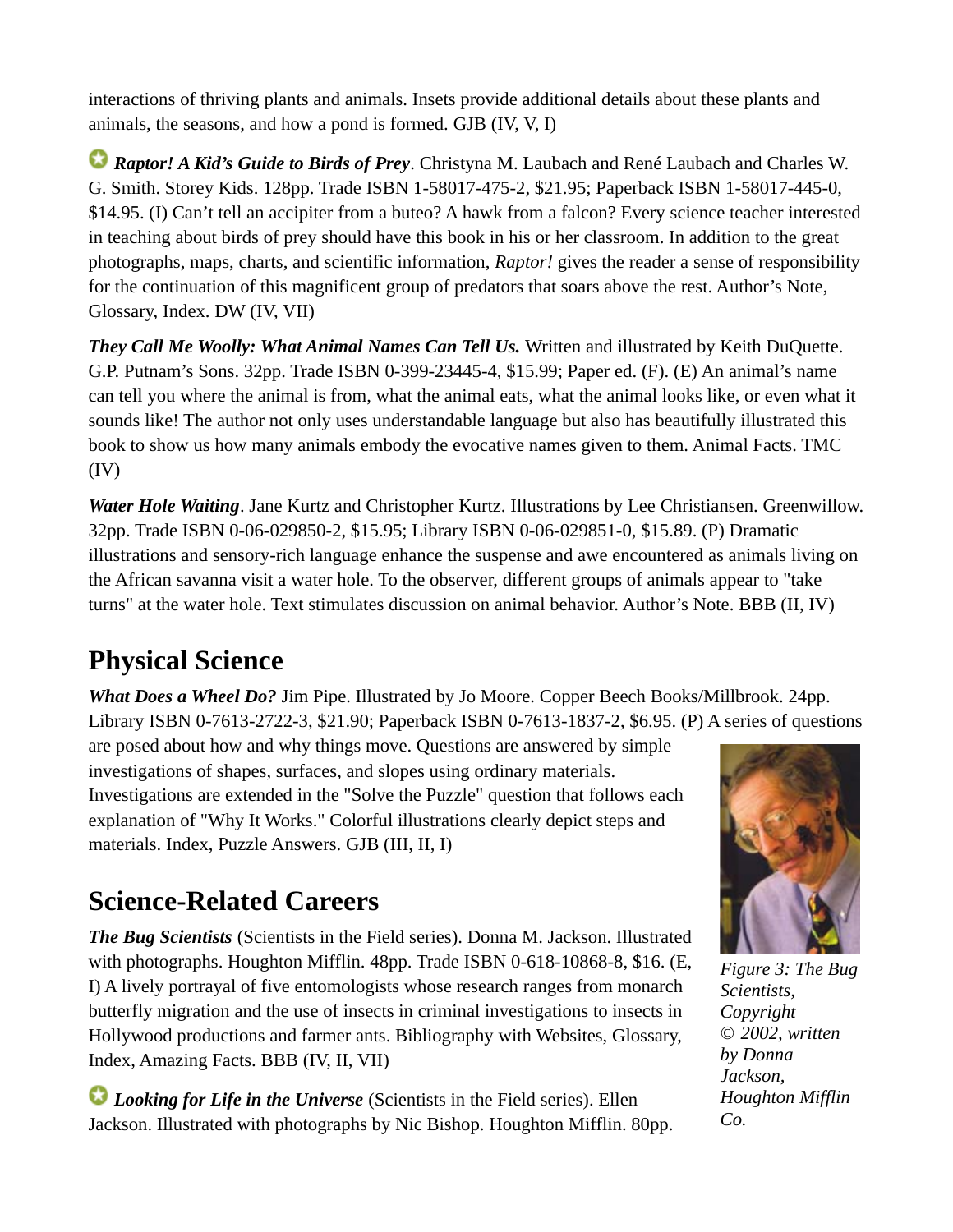Trade ISBN 0-618-12894-8, \$16. (I) This inspirational book follows Jill Tartar of the Search for Extraterrestrial Intelligence (SETI) Institute as she and her colleagues search for extraterrestrial intelligence. This book discusses the science involved in the search and the day-to-day efforts of the team as well as the dreams of the young girl who became an astrophysicist. Author's Note, Bibliography, Glossary, Index, Websites for Kids. TH (II, V, VIII)

*Project UltraSwan* (Scientists in the Field series). Elinor Osborn. Illustrated with photographs. Houghton Mifflin. 64pp. Trade ISBN 0-618-14528-1, \$16. (E, I) Re-introduction of the trumpeter swan to the eastern United States is being facilitated using "ultralights" to teach migratory routes to the birds. This book clearly demonstrates science as inquiry and the scientific process through details of real scientists' work. Fascinating photographs help tell this story. Maps, Websites, Places to Visit. VDW (II, IV)

*Secrets of Sound: Studying the Calls and Songs of Whales, Elephants and Birds* (Scientists in the Field series). April Pulley Sayre. Illustrated with photographs. Houghton Mifflin. 64pp. Trade ISBN 0- 618-01514-0, \$16. (E, I) Describes bioacoustic research and its contribution to animal behavioral science. A vivid portrayal of the ways of scientists: their zest for discovery; their collaborations with scientists in many disciplines; their awe and wonder of the natural world; and their recognition of problems that threaten populations and their efforts at conservation. Bibliography, Glossary, Index, Student Research Opportunities. BBB (IV, II, VI)

*The Sky's the Limit: Stories of Discovery by Women and Girls*. Catherine Thimmesh. Illustrated by Melissa Sweet. Houghton Mifflin. 80pp. Trade ISBN 0-618-07698-0, \$16. (I) This book describes discoveries made by women of all ages. While the author includes accounts of familiar scientists (Jane Goodall, Mary Leakey), most are stories of past and present women and school-age girls as they observe phenomena, gain knowledge, and design and conduct investigations. This book will inspire students of all ages with its emphasis on discoveries by ordinary people. Introduction, Timeline of Discoveries by Women, Further Reading, Your Turn, Index. CBR (VIII, II, VII)

### <span id="page-6-0"></span>**Members of the Book Selection Panel**

**Trisha Herminghaus (TH)** chairperson instructional support, science Anchorage (Alaska) School District

**Bonnie Barr (BBB)** professor, science education (retired) Cortland, New York

#### **Gloria Bolton (GJB)**

instructional supervisor Shelby County Schools Memphis, Tennessee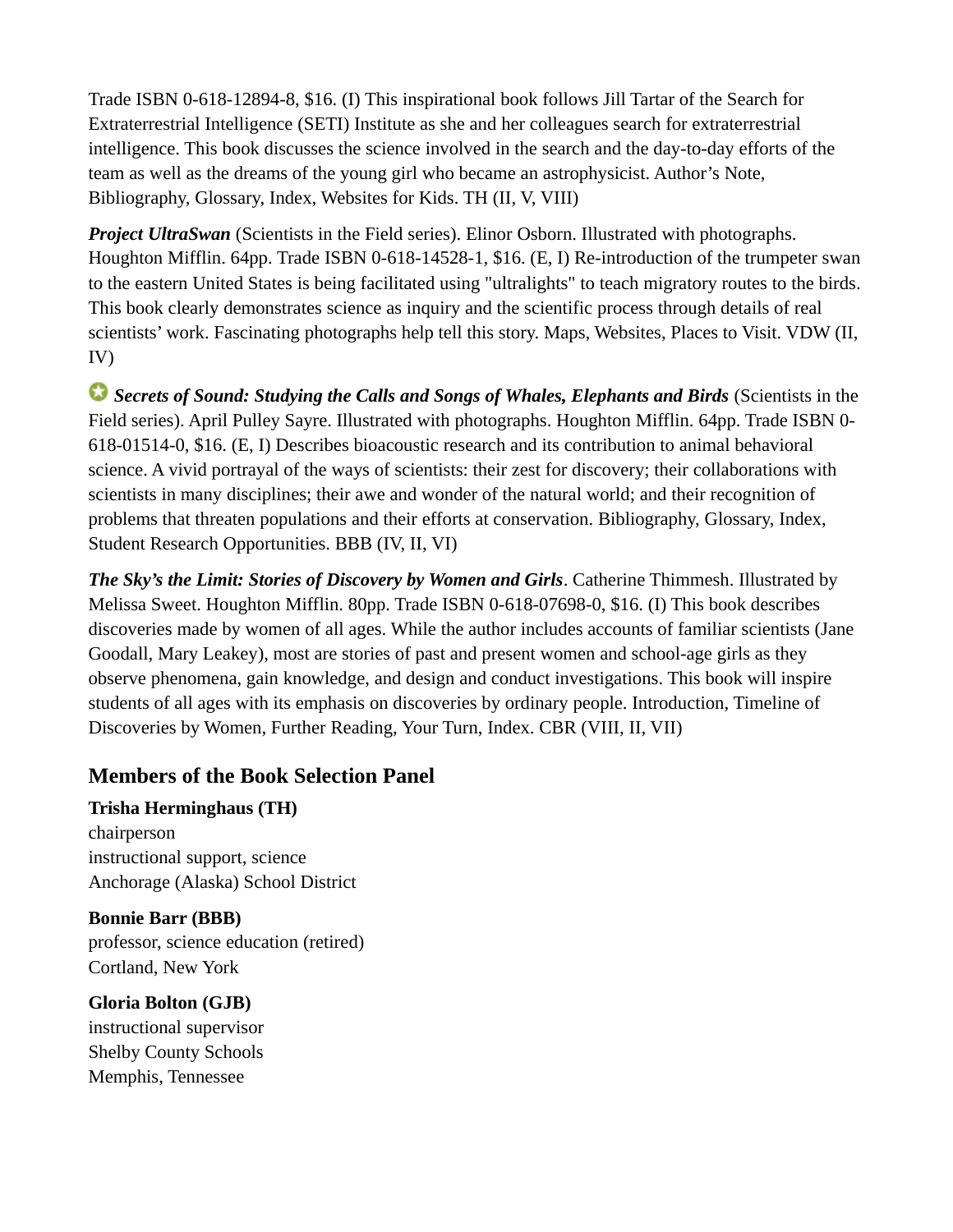#### **Timothy Cooney (TMC)**

professor, Earth science University of Northern Iowa Cedar Falls, Iowa

### **Susan Hoffmire (SYH)**

teacher Phoenix High School Phoenix, New York

#### **Michael Lowry (MJL)**

faculty, class dean The McCallie School Chattanooga, Tennessee

#### **Alma Miller (ASM)**

educational consultant Washington, D.C.

### **Larry Olsen (LEO)**

teacher Apopka High School Apopka, Florida

## **Cynthia Roepcke (CBR)**

science curriculum coordinator Pickering Local Schools Pickering, Ohio

## **Linda Schoen (LNS)**

science consultant Columbia, South Carolina

#### **Vickie D. Weiss (VDW)**

educational consultant Grand Blanc, Michigan

#### **David Wojnowski (DW)**

coordinator NCDENR/Division of Water Resources Stream Watch/Project Wet Raleigh, North Carolina

### <span id="page-7-0"></span>**About the Books and the Selection Process**

The books that appear in this annotated bibliography were selected as outstanding science trade books published in 2002. They are intended primarily for kindergarten through twelfth grade. They were selected by members of a book review panel appointed by the National Science Teachers Association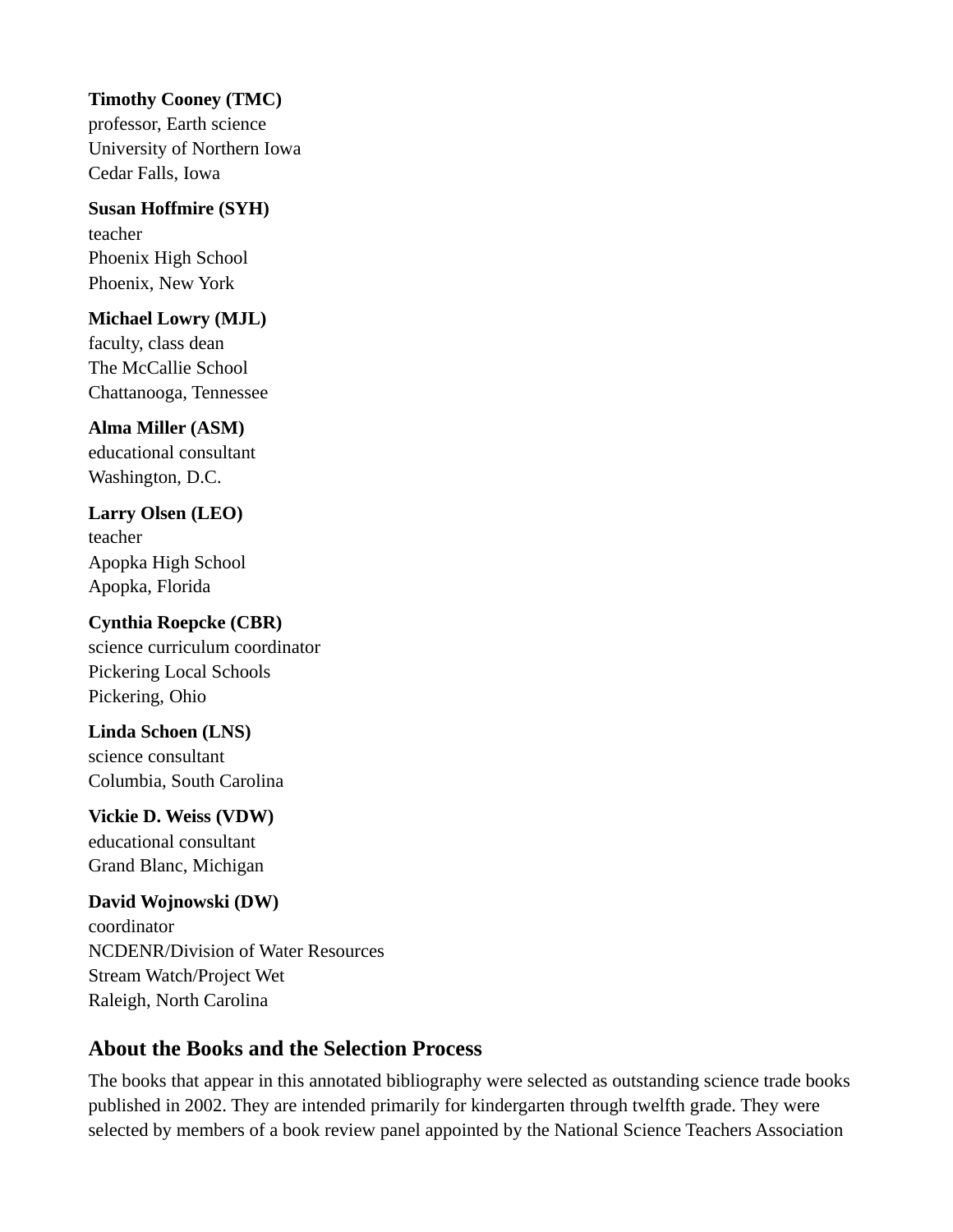(NSTA) and assembled in cooperation with The Children's Book Council (CBC). NSTA and CBC have cooperated on this bibliographic project since 1973.

The panel looks at both content and presentation. Selection is based generally on the following criteria:

- The book has substantial science content;
- Information is clear, accurate, and up to date;
- Theories and facts are clearly distinguished;
- Facts are not oversimplified to the point where the information is misleading;
- Generalizations are supported by facts and significant facts are not omitted; and
- Books are free of gender, ethnic, and socioeconomic bias.

The panel also uses rigorous selection guidelines relating to the presentation of material, including the following: logical presentation and a clear sequence of ideas; appropriate content level for the intended audience; compatible text and illustrations; illustrations that are accurate representations in size, color, and scale; appropriate trim size and format of the book for the subject and audience; and wellorganized layout that advances the text. The panel also gives attention to the quality of binding, paper, reproduction, and the appropriateness of typeface.

Each panel member reads all the books, but annotations reflect only the appraisal of the individual panelist whose initials follow at the end of each entry.

Publishers' names appear in abbreviated form; complete names and addresses are available from the Children's Book Council and in standard reference works such as Children's Books in Print. CBC's Members List is available from [www.cbcbooks.org,](http://www.cbcbooks.org/) or send \$2 and a self-addressed 6" x 9" envelope with 83¢ postage to the Children's Book Council, Attn: Publications, 12 West 37th Street, New York, NY 10018-7480.

Titles are arranged by subject category. Although some titles are appropriate for more than one category, the books have been placed where their usefulness in science education appears greatest. Panelists have also indicated the *National Science Content Standards* (see explanation below) to which the books relate. Where more than one standard is listed, the most applicable standard is given first.

### <span id="page-8-0"></span>**About the Annotations**



In addition to standard publishing information, the annotations indicate the following:

- 1. Titles marked with  $\bullet$  are Selectors' Choices—books that individual panel members responded to with particular enthusiasm.
- 2. International Standard Book Numbers (ISBN) are included for all available editions (trade, library, and paperback).